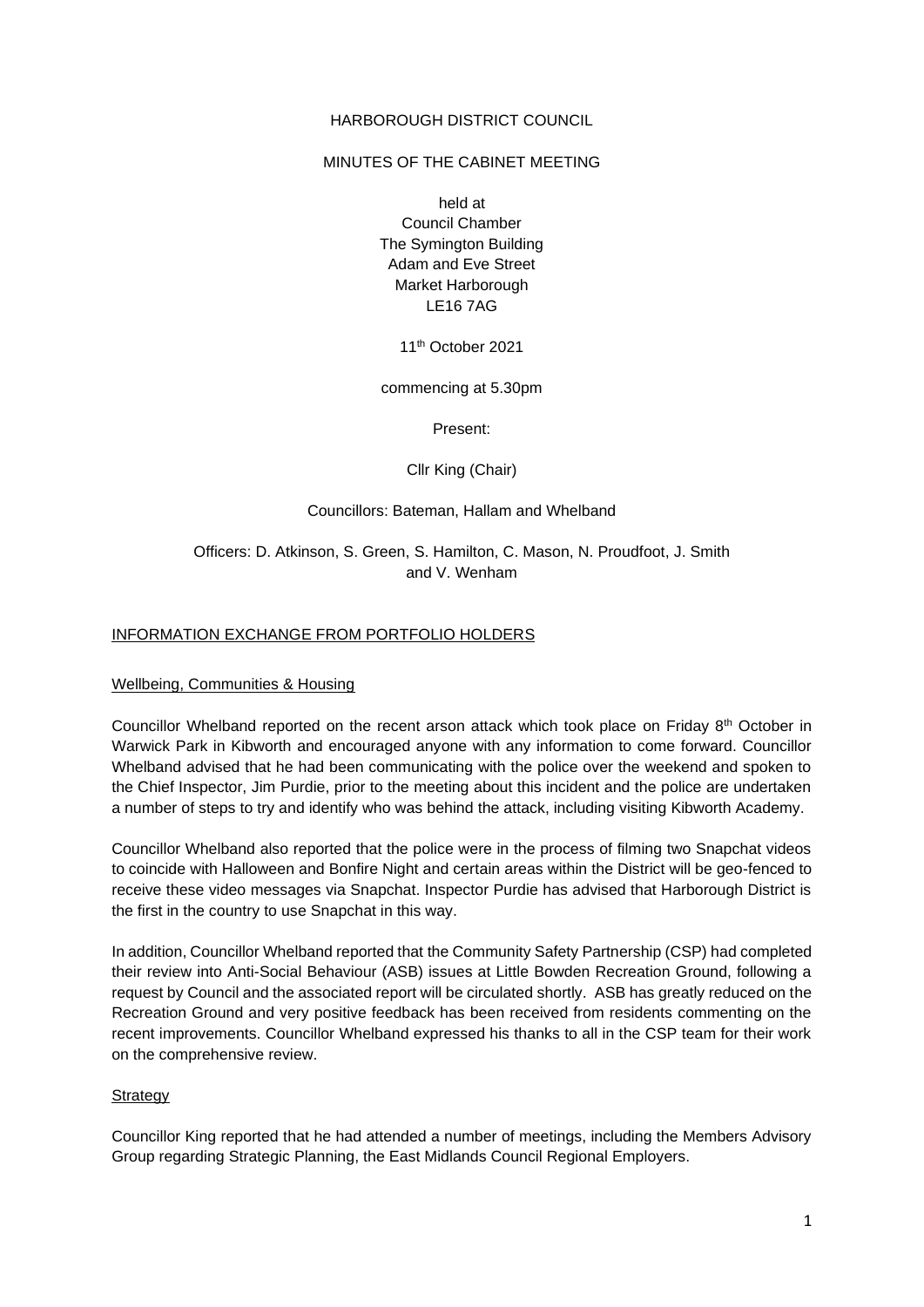The Chairman, Councillor Whelband, Officers and himself had attended the Leicestershire Live Business Awards on the 16th September where a business, 'Armourgeddon' based within the District waws named family business of the year, which was a great achievement, and staff were thanked for arranging sponsorship of the event.

22<sup>nd</sup> September - Councillor King attended the inaugural lecture of the new Vice Chancellor of De Montfort University.

 $23<sup>rd</sup>$  September – Councillor King met with Bishop Snow, regarding community issues in Church Langton concerning their landholding; and

29<sup>th</sup> September – Councillor King had a meeting with other leaders of Leicestershire District Councils and Chief Executives to discuss matters of common interest.

### TOPICAL ISSUES

There were none.

### APOLOGIES FOR ABSENCE

An apology had been received from Councillor Dann.

### MINUTES

RESOLVED that the minutes of the meeting of the Cabinet held on the 6<sup>th</sup> September 2021 be approved as a correct record.

## DECLARATION OF MEMBERS' INTERESTS

There were none.

## BAD DEBT WRITE OFFS (REVENUES AND BENEFITS)

The Cabinet received a report that requested it to approve write off of debts in respect of National Non-Domestic Rates (Business Rates) and was advised on what debts have been written off this financial year under delegation for the revenue and benefits service area as outlined in the report.

RESOLVED that the total amounts for National Non-Domestic Rates (Business Rates) £376,135.65 as listed in Appendix A to the report, be written off.

### Summary of Reasons

To comply with proper accounting practices.

# SOLAR TOGETHER COLLECTIVE SOLAR PROCUREMENT SCHEME

The Cabinet considered a report on the Solar Together Collective Solar Procurement Scheme. Collective Solar procurement offers an opportunity to householders, who may be interested in installing solar PV panels and battery storage but are concerned about finding appropriate installers, to be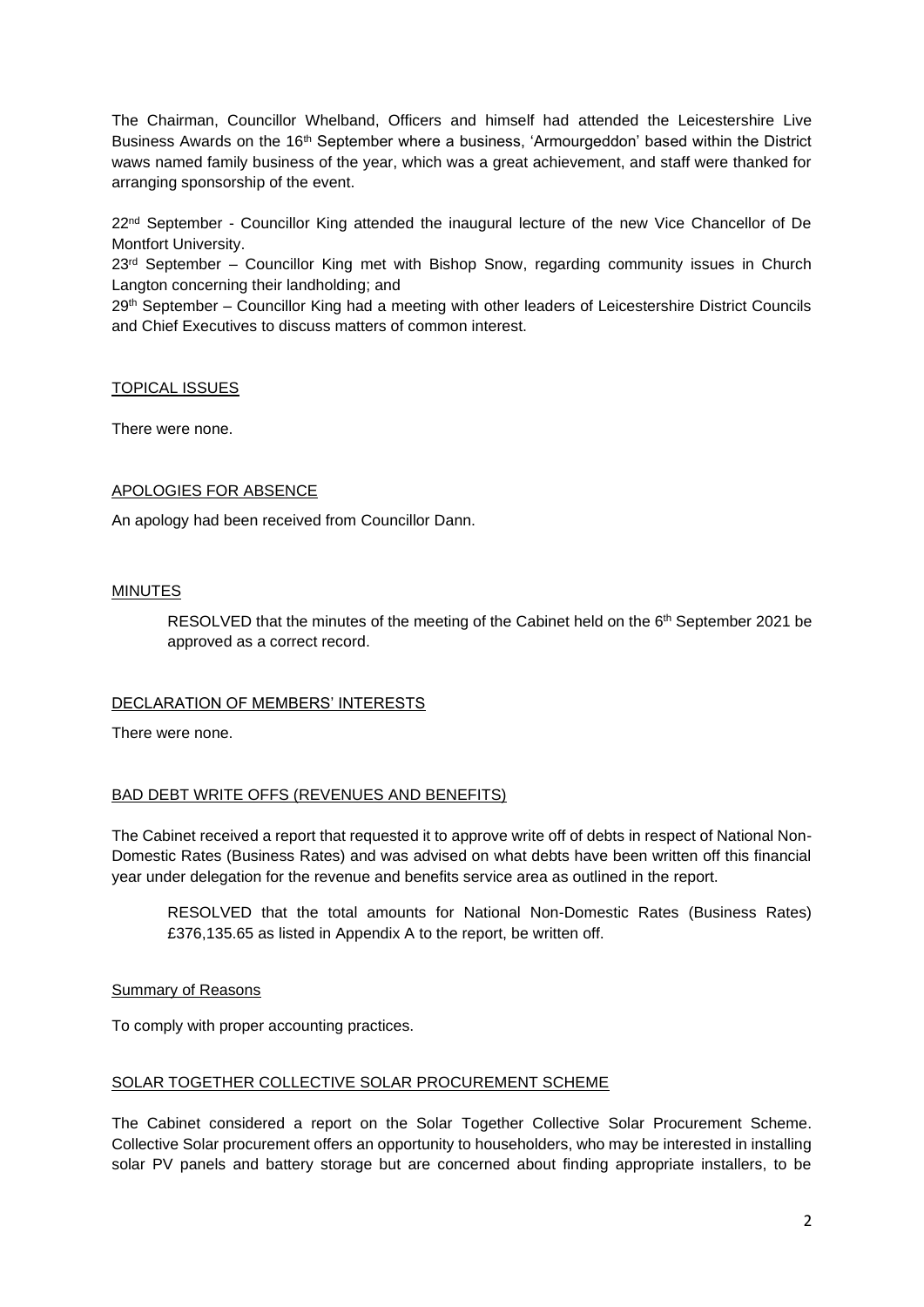supported through the process. Solar PV and battery storage offer excellent carbon saving opportunities for homeowners.

iChoosr, who currently operate the successful Collective Switching project, also offer a collective approach to purchasing solar panels and battery storage, using an auction model with qualified installers. iChoosr, through Blaby District Council have approached Leicestershire authorities to work together to provide this offer to residents across Leicestershire. Blaby District Council will be the lead authority for the procurement, via a single source concession with iChoosr and have and have invited other districts to join their agreement through a Memorandum of Understanding.

The Council has declared a climate emergency and one area of action is to ensure that residents are advised and supported to reduce their own emissions. Collective Solar procurement allows residents to get a good price on solar installs and be assured of the quality of the installation. A community champion, such as the Council, provides a level of reassurance about the process. This is aimed at homeowners, with sufficient funds to make the investment themselves, but who may be concerned about finding a good quality installer on their own.

The Scheme will commence in 2022. There are potentially three auctions during the year which the council could be part of once signed up however the Council will only sign up to one auction each year. As with collective switching, residents can register an interest in an auction and will be provided with all the relevant information following the auction and there is no commitment on them to take up the offer. Homeowners who join the scheme would have full support and information and the suitability of their home would be assessed prior to any installation They would also receive industry guarantees after the install was complete. The price of the installation should be lower than market price (the previous auction returned 30% savings), but the actual saving cannot be advised on until after the auction.

There are also several added benefits to the Council by taking part in the collective purchase scheme: significant measurable carbon reduction driven by resident investment in green energy; group buying is an extremely cost-effective option; small investment of council resource to drive significant private investment; supplier vetting and engagement handled by iChoosr; and customer support handled by iChoosr.

RESOLVED that:

- (i) the principles of collective solar procurement be noted and the agreement to a scheme to be developed in the district.
- (ii) Authority be delegated to the Director, Law and Governance and Monitoring Officer following consultation with the Cabinet Member to enter into the necessary legal agreement and take such other steps as are necessary to implement recommendation (i) above.

## Summary of Reasons

Collective solar procurement offers an opportunity to residents to install solar panels at reduced costs and supported through the process. The installation of solar panels provides excellent carbon reduction possibilities across the district.

## AIR QUALITY UPDATE – ANNUAL STATUS REPORT 2021

The Cabinet considered the report on the outcome of the annual review of local air quality across the district which is required to be submitted to the Department for Environment, Food and Rural Affairs.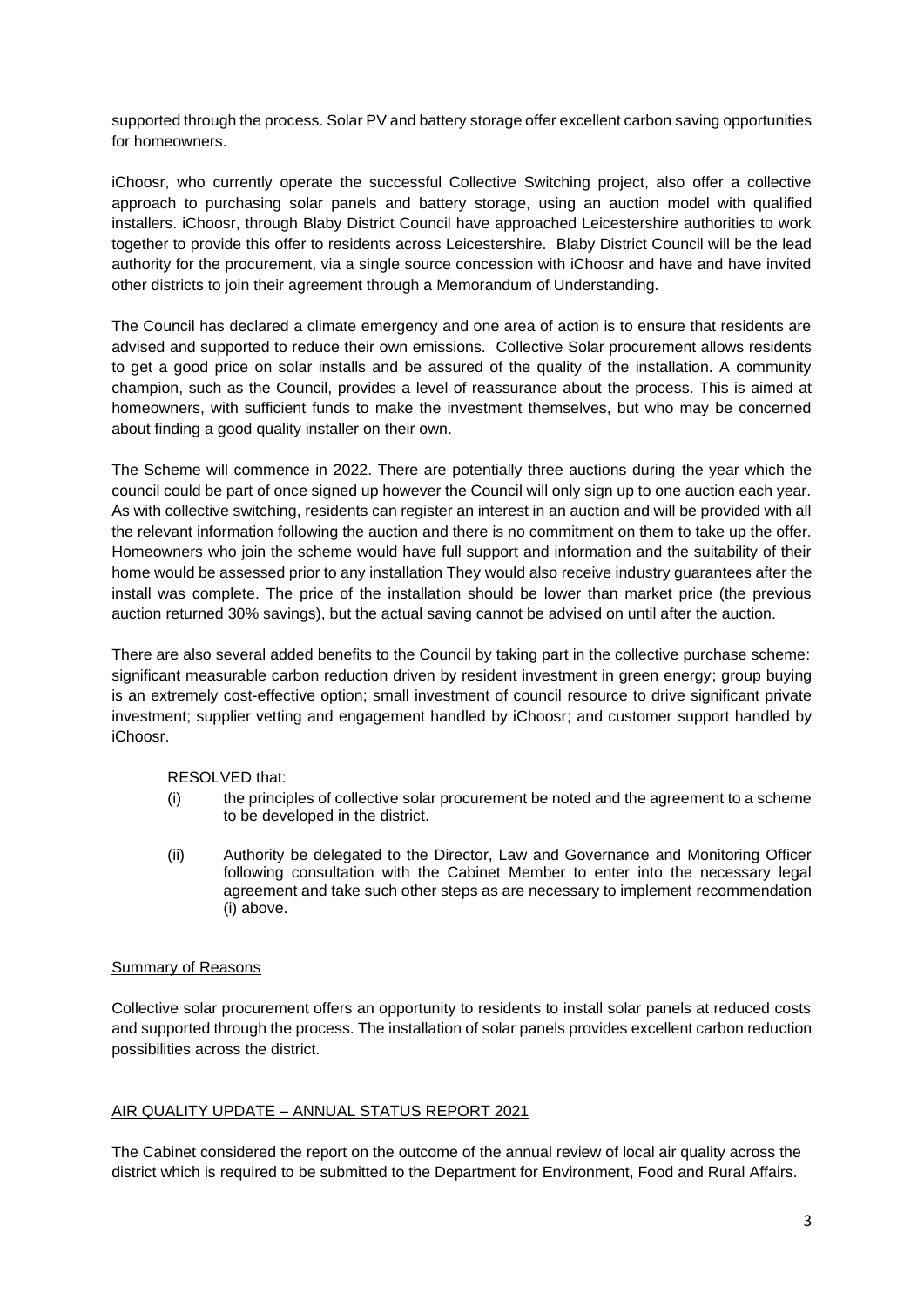Generally the air quality throughout the district is good however there are known issues in both Lutterworth and areas of Kibworth Beauchamp and Kibworth Harcourt along the A6 highway which cuts both villages, with regards to exceedances of the annual average objective level for Nitrogen Dioxide. An Air Quality Management Area (AQMA) has been declared in both areas. The Lutterworth AQMA was first declared in 2001 and The Kibworths AQMA in November 2017.

The Annual Status Report (ASR) provides a detailed assessment of any monitoring results carried out in the district for the previous year along with any action undertaken to work towards improving air quality and is based on the calendar year 2020.

Whilst the 2021 Annual Status Report is the formal submission for activities and monitoring undertaken during 2020, there have several interventions undertaken in 2021 to date which work towards improving local air quality, including the continuation of real time monitoring of Nitrogen Dioxide levels in The Kibworths using a permanent roadside Nitrogen Dioxide reference monitor.

RESOLVED that the 2020 Air Quality Annual Status Report (ASR) for submission to DEFRA as set out in Appendix A to the report be approved.

# Summary of Reasons

Compliance with Part IV of the Environment Act 1995.

# DEVELOPMENT MANAGEMENT SUPPLEMENTARY PLANNING DOCUMENT (SPD)

The Cabinet considered the Development Management Supplementary Planning Document (SPD). The Council has a range of 21 Supplementary Planning Guidance documents dating from 2003. As these were prepared many years prior to the adoption in April 2019 of the new Harborough Local Plan they are out of date. In turn that greatly reduces their relevance, and help they give to customers planning proposals and subsequent planning decisions.

The suggested SPD aims to rationalise and simplify the 2003 Supplementary Planning Guidance into one up to date document. Public consultation has been carried out concerning the updated Development Management Supplementary Planning Document (SPD) and the responses made and officers response to them are reported at Appendix A to the report. Where appropriate the SPD has been amended in light of these consultation responses. The amendments made are set out in the response to consultation at Appendix A. The resulting post consultation version of the SPD document is at Appendix B to the report.

# **RECOMMENDED TO COUNCIL**

# **(i) That the Development Management Supplementary Planning Document (SPD) be adopted as attached at Appendix B to the report.**

## Summary of Reasons

The Council has a range of 21 Supplementary Planning Guidance documents dating from 2003. As these were prepared a number of prior to the April 2019 Harborough Local Plan they are now out of date and in need of updating.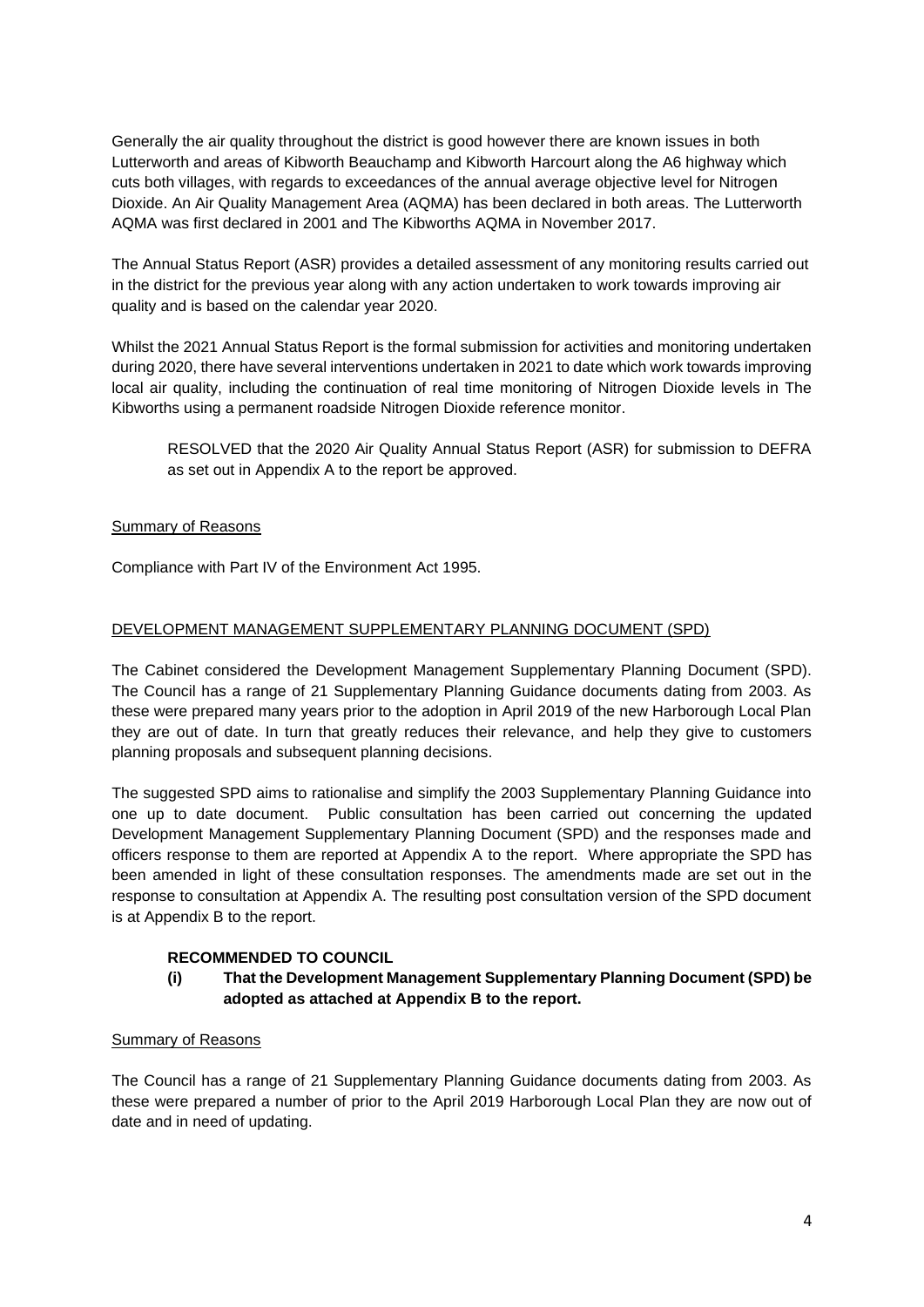## PLANNING APPLICATION LOCAL VALIDATION LIST

The Cabinet considered the report on the Planning Application Local Validation List. Planning applications must satisfy national information requirements to be able to be registered as valid applications. These national validation needs are made up of plans and drawings, site ownership certificate and sometimes a Design and Access Statement.

A local planning authority may supplement this and request more supporting information with a planning application. To do that, any requirements should be specified on an Planning Application Local Validation List which is not less than 2 years old. This local list may be prepared by a local planning authority to clarify what information is usually required for applications of a particular type, scale or location.

As the current validation list was prepared in 2013, it is out of date. It also refers to old core strategy policies and previous versions of the National Planning Policy Framework (NPPF). It is therefore in need of updating and a new Planning Application Local Validation List adopting.

## **RECOMMENDED TO COUNCIL**

**That the up-to-date Planning Application Local Validation List be adopted as attached at Appendix 2 to the report.**

## Summary of Reasons

To enable the Cabinet to consider a revised and updated draft Supplementary Planning Document (SPD) – Planning Obligations and to issue it for a period of public re-consultation.

## THE PLANNING OBLIGATIONS SUPPLEMENTARY PLANNING DOCUMENT (SPD)

The Cabinet considered the Planning Obligations Supplementary Planning Document (SPD). The Planning Obligations SPD is intended to inform planning documents and development management decisions by the Council. It is also intended to inform and guide; developers, landowners, infrastructure providers, stakeholders/partners and local communities about the approach Harborough District Council is taking to secure community infrastructure and affordable housing through planning obligations.

In order to ensure the SPD remains relevant and effective, it is important the document is as up to date as possible. The SPD reflects the adopted Harborough District Local Plan, April 2019, and also needs to take into account any changes in Government legislation, regulations, policies and guidance.

The Planning Obligations SPD (consultation draft) went through a period of public and stakeholder consultation between 11th December 2020 and 5th February 2021 for a period of eight weeks. A total of 23 agencies/councils/developers/individuals/organisations submitted representations to the Council in respect of the Planning Obligations SPD (consultation draft). As a result of the representations received and changes to Government Policy some changes have been made to the Planning Obligations SPD. The revised version is detailed at Appendix A to the report.

RESOLVED that the Planning Obligations Supplementary Planning Document be approved for public and stakeholder re-consultation.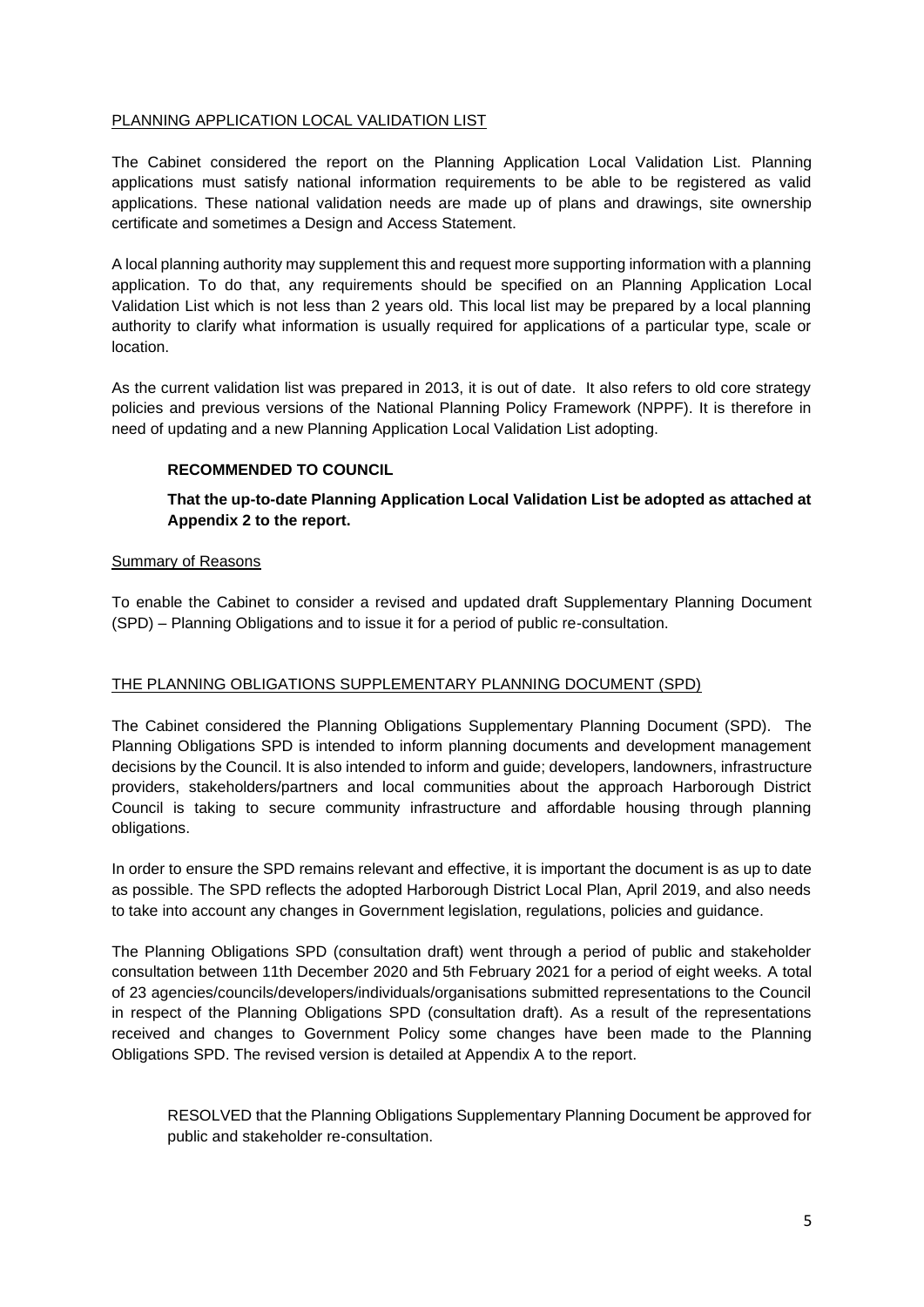### Summary of Reasons

To enable the Cabinet to consider a revised and updated draft Supplementary Planning Document (SPD) – Planning Obligations and to issue it for a period of public re-consultation.

## INFRASTRUCTURE FUNDING STATEMENT (IFS)

The Cabinet considered the report on the Infrastructure Funding Statement (IFS). Community Infrastructure Levy (Amendment) (No.2) (England) Regulations came into force on 1 September 2019. Under the regulations, Infrastructure Funding Statements (IFS) replace CIL Regulation 123 Lists as the mechanism through which infrastructure projects are identified.

The IFS is required to be published annually to provide a summary of all financial and non-financial developer contributions relating to Section 106s within the district. It will include a statement of infrastructure projects that the Council intends to, be wholly or partly funded by planning obligations. It will also set out the spending protocol including the process that the Council will undertake for allocating planning obligations.

In comparison to the previous year, 2020/21 has seen a lower amount of contributions received and contributions spent and a low number of S106 agreements signed. A key factor has been the Covid 19 pandemic which has impacted on wider economic activity, including the construction industry and the resultant constraints on service providers/stakeholders/infrastructure partners e.g., health bodies needing to focus on the pandemic rather able to spend/implement infrastructure through available S106 funds.

The Cabinet noted that 207 affordable dwellings were completed within 2020/21, which was seen as a considerable achievement.

RESOLVED that the Infrastructure Funding Statement (IFS) be approved for publication as attached at Appendix A to the report.

## Summary of Reasons

To enable the Cabinet to consider the content of the IFS and to approve its publication.

## SECTION 100(A) LOCAL GOVERNMENT ACT 1972

RESOLVED that the public and press be excluded from the following items on the grounds that the matters yet to be discussed involved the likely disclosure of exempt information as defined in Paragraph 3 of Schedule 12A to the Local Government Act 1972.

# SUPPORT FOR THE LEISURE SERVICE PROVIDER REVIEW

RESOLVED that the 6 month review be noted and a further six months funding up until  $31<sup>st</sup>$ March 2022 be approved as per the Council decision in April '21.

### Summary of Reasons

To ensure the maintenance of the Council's leisure provision for the remainder of 2021/22.